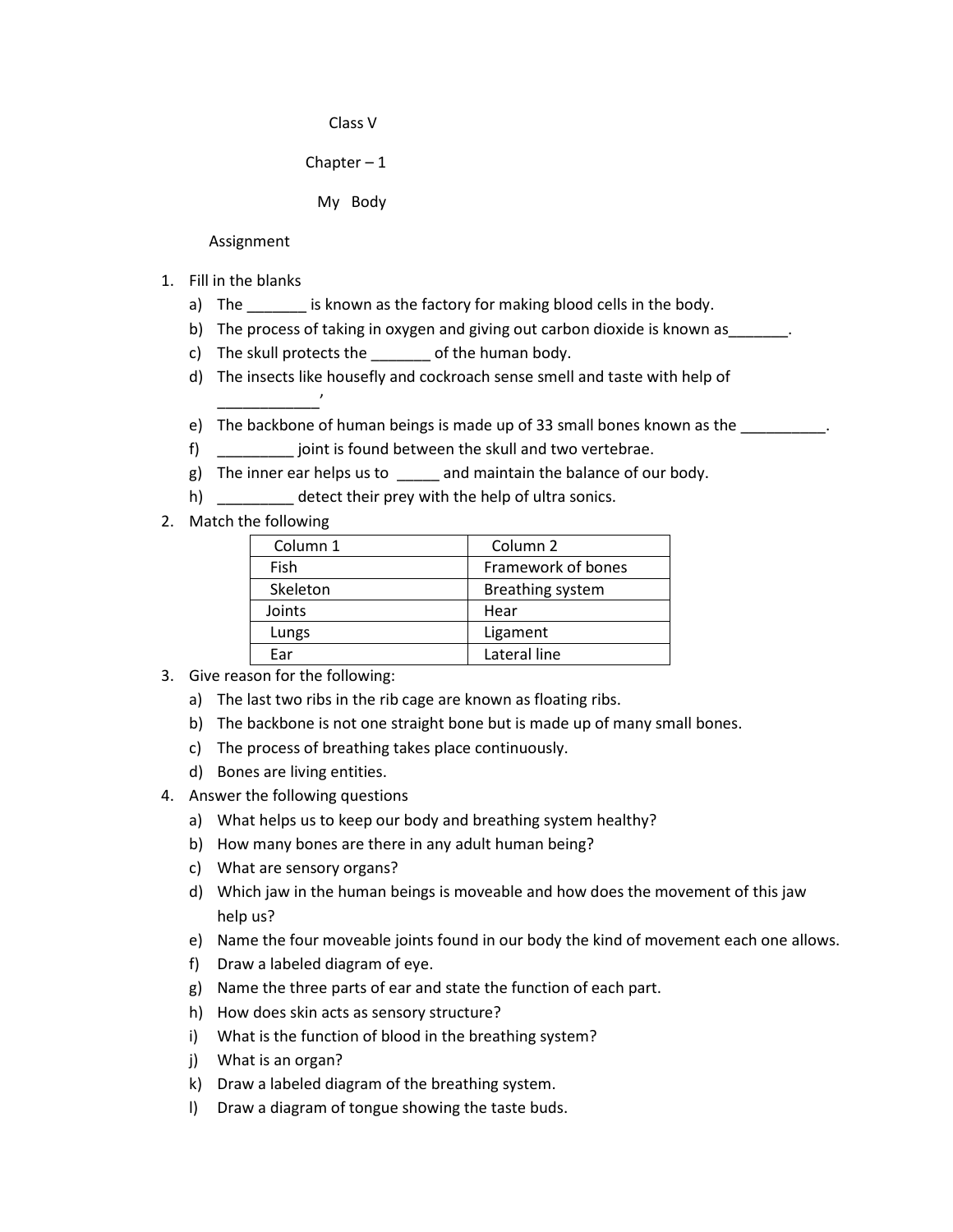- 5. State whether given statements are false or true
	- a) Birds have no sense organs.
	- b) The external ear in different animals may vary in shape and size.
	- c) The joint in the skull shows movement.
	- d) The upper arm of man has single bone and the lower arm has two bones.
	- e) The upper part of hind limb has the longest bone in our body.